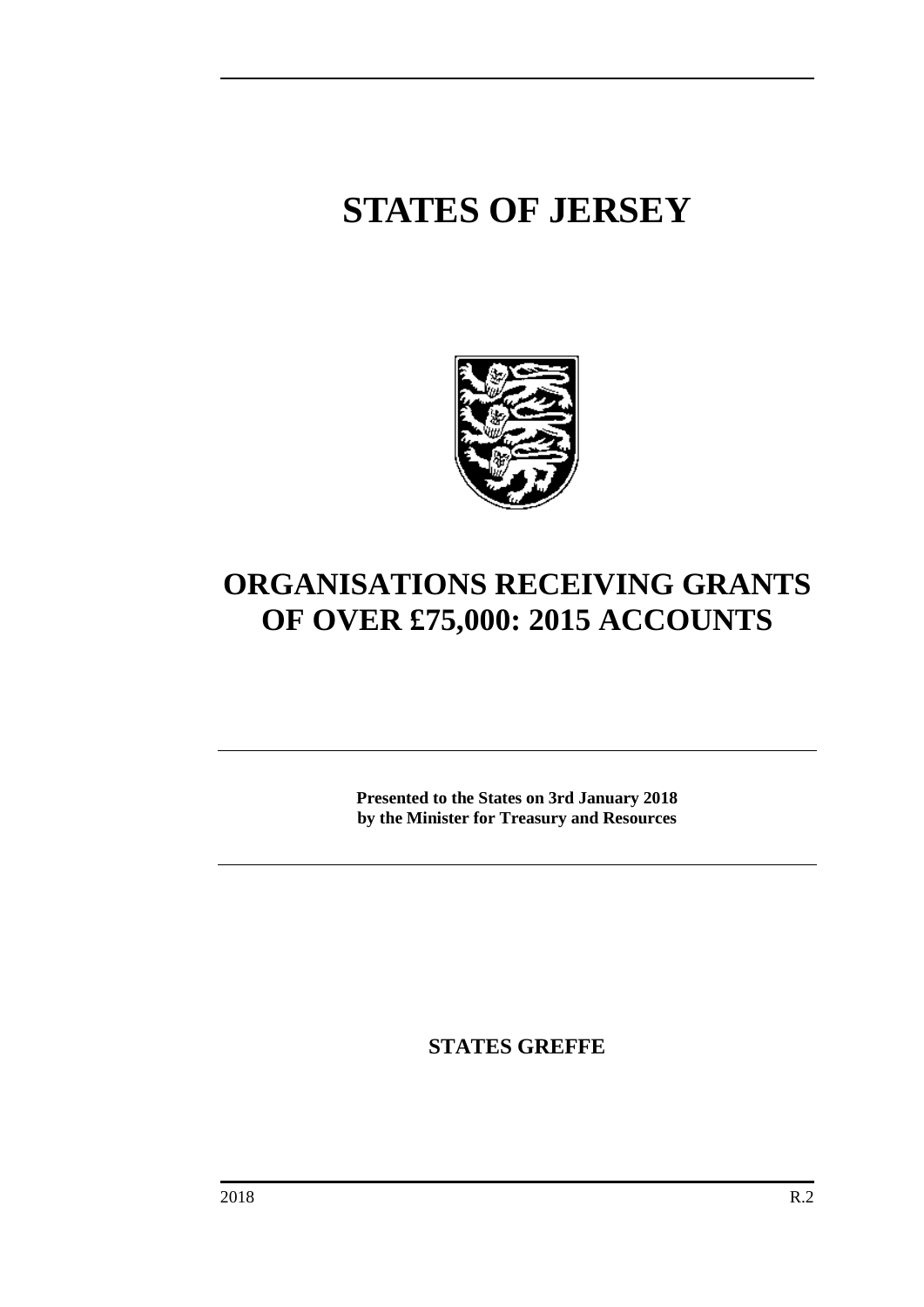#### **REPORT**

#### **Background**

On 22nd September 2009, during the debate on the Draft Annual Business Plan 2010  $(P.117/2009)$ , the fourth amendment –  $P.117/2009$  Amd.(4) – was adopted by the States as amended. A new '**Objective 7**' was inserted, by this amendment, into the Annual Business Plan 2010. The new Objective stated –

# "**Objective 7: Transparency and Accountability in relation to grants**

#### *Success criteria***:**

- (i) All organisations receiving grants from the States submit their accounts to be published as a report to the States; subject to a *de minimis* limit, namely that accounts are only to be published for organisations receiving a grant of £5,000 or more or where the grant represents more than 50% of the total income of the organisation, except where to do so would breach confidentiality agreements, Codes of Practice or legislation such as Data Protection legislation.
- (ii) A full list of all grants, including amounts, made by each Department is included as an Appendix to the Annual Accounts of the States and listed by Department with no *de minimis* level for this listing, except where to do so would breach confidentiality agreements, Codes of Practice or legislation such as Data Protection legislation."

N.B. The *de minimis* limit originally set has since been changed, following discussions between the proposer and the Treasury and Resources Department.

#### **Presentation of grant accounts**

The accounts of organisations that received a grant of over £75,000 from the States of Jersey in 2015 that are available for publication as a report to the States are listed in **Appendix A**. Further details on these and other significant grants are shown in Note 9.12 (Grants) to the States of Jersey Financial Report and Accounts 2015 (presented to the States on 14th June 2016 as [R.63/2016\)](http://www.statesassembly.gov.je/assemblyreports/2016/r.63-2016.pdf).

The outstanding accounts of organisations that received a grant of over £75,000 from the States of Jersey before 2015, that are now available for publication as a report to the States, are listed in **Appendix B**.

**Note:** Due to the volume of information, copies of the grant accounts are not attached to this Report. They can be obtained in electronic (PDF) or hard copy format from the States Assembly Information Centre, States Greffe, on the Ground Floor of Morier House.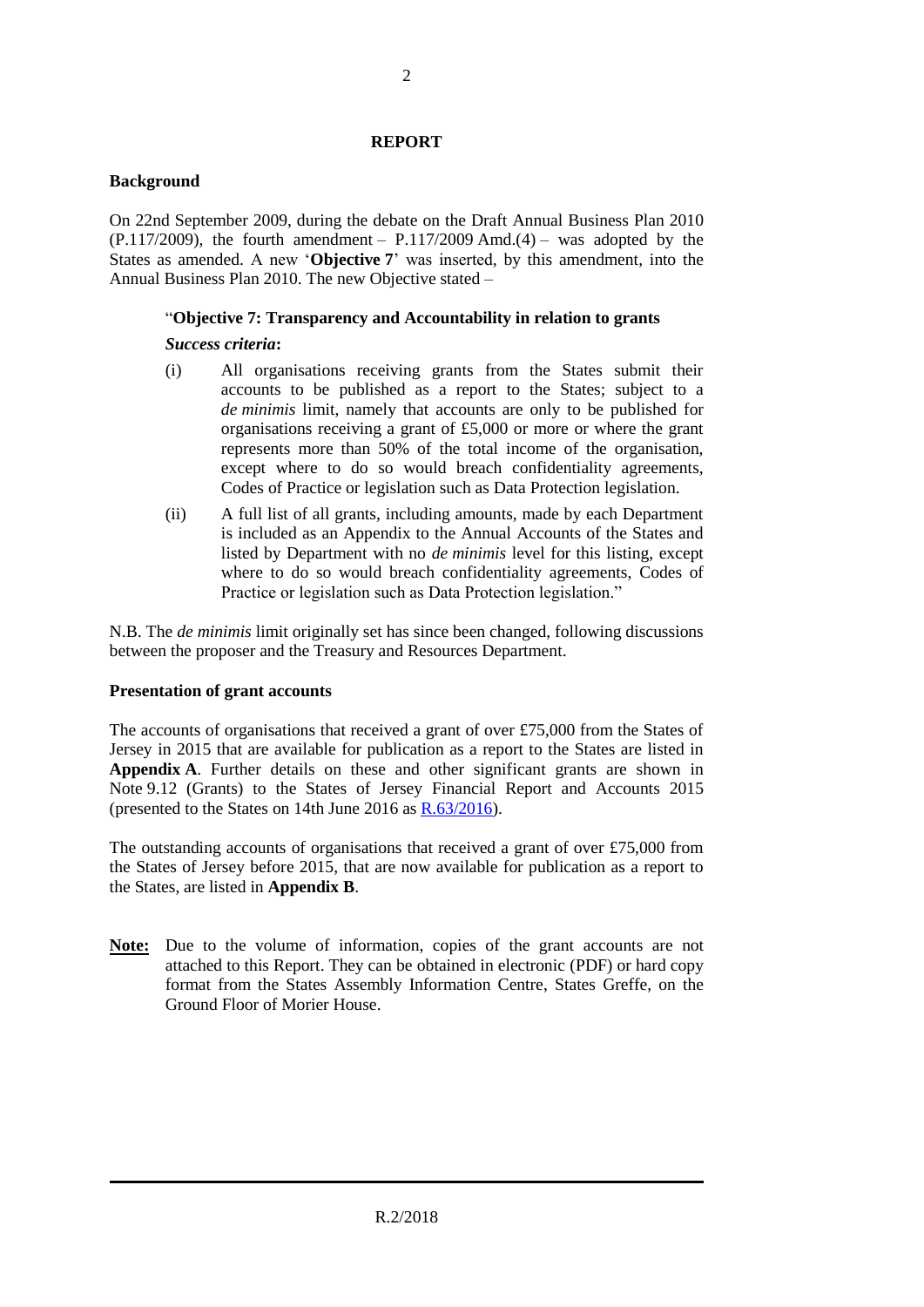# **APPENDIX A**

| <b>Organisation receiving grant</b>         | $\mathbf f$ | <b>Accounts</b><br>available | <b>Year end</b>     |
|---------------------------------------------|-------------|------------------------------|---------------------|
| <b>Overseas Aid Grants</b>                  | 10,315,126  | N/A <sup>1</sup>             | 31st December 2015  |
| Jersey Finance Limited                      | 4,870,000   | Yes                          | 31st December 2015  |
| <b>Jersey Heritage Trust</b>                | 2,803,340   | Yes                          | 31st December 2015  |
| Visit Jersey Limited                        | 2,585,074   | Yes <sup>2</sup>             | 31st December 2015  |
| <b>Beaulieu School</b>                      | 2,053,504   | Yes                          | 31st August 2015    |
| De La Salle College                         | 1,857,416   | Yes                          | 31st August 2015    |
| <b>Jersey Employment Trust</b>              | 972,600     | Yes                          | 31st December 2015  |
| <b>Jersey Employment Trust</b>              | 870,100     | Yes                          | 31st December 2015  |
| Digital Jersey                              | 1,250,000   | Yes                          | 31st December 2015  |
| <b>Jersey Arts Trust</b>                    | 572,000     | Yes                          | 31st December 2015  |
| <b>Jersey Arts Trust</b>                    | 159,700     | Yes                          | 31st December 2015  |
| <b>Jersey Business Limited</b>              | 715,000     | Yes                          | 31st December 2015  |
| Government of Jersey London Office          | 495,000     | Yes                          | 31st December 2015  |
| Jersey Opera House                          | 467,303     | Yes                          | 31st December 2015  |
| <b>Association of Jersey Charities</b>      | 453,996     | Yes                          | 31st March 2016     |
| Jersey Arts Centre Association              | 453,425     | Yes                          | 31st December 2015  |
| FCJ Primary School                          | 425,444     | Yes                          | 31st August 2015    |
| Serco (Jersey) Limited                      | 400,972     | Yes                          | 31st December 2015  |
| Jersey Advisory and Conciliation Service    | 385,800     | Yes                          | 31st December 2015  |
| <b>Channel Islands Brussels Office</b>      | 360,785     | Yes                          | 31st December 2015  |
| Jersey Competition Regulatory Authority     | 353,500     | Yes                          | 31st December 2015  |
| Citizen's Advice Bureau                     | 228,708     | Yes                          | 31st December 2015  |
| Jersey Financial Services Commission        | 248,965     | Yes                          | 31st December 2015  |
| Royal Jersey Agricultural and Horticultural |             |                              |                     |
| Society                                     | 219,141     | Yes                          | 31st December 2015  |
| <b>Freedom for Life Ministries</b>          | 200,000     | $Yes^3$                      | 30th September 2015 |
| <b>Jersey Childcare Trust</b>               | 178,800     | Yes                          | 31st December 2015  |
| Jersey Conference Bureau Limited            | 165,321     | Yes <sup>4</sup>             | 30th June 2015      |
| <b>Jersey Product Promotion Limited</b>     | 162,870     | Yes                          | 31st December 2015  |
| Le Don Balleine Trust                       | 148,783     | Yes                          | 31st December 2015  |
| Prince's Trust                              | 145,929     | Yes                          | 31st March 2016     |
| <b>Battle of Flowers Association</b>        | 130,000     | Yes                          | 30th September 2015 |
| Jersey Consumer Council                     | 117,000     | Yes                          | 31st December 2015  |
| Parish of St. Helier                        | 83,000      | Yes                          | 30th April 2016     |
| Samarès Manor                               | 75,279      | Yes                          | 31st December 2015  |
| St. Michael's School                        | 75,124      | Yes                          | 31st August 2015    |
| 2015 Island Games Organising Committee      | 588,716     | $Yes^5$                      | 31st December 2015  |

# **List of all grants over £75,000 issued in 2015 and the availability of the recipient Accounts for presentation to the States**

1

<sup>&</sup>lt;sup>1</sup> The Jersey Overseas Aid Commission is included in the States' Accounts, and publishes an Annual Report to the States Assembly (for the 2015 Annual Report, see [R.128/2016\)](http://www.statesassembly.gov.je/assemblyreports/2016/r.128-2016.pdf).

 $2$  Accounts cover the period September 2014 to December 2015.

<sup>&</sup>lt;sup>3</sup> Unaudited.

<sup>4</sup> Accounts cover the period from January 2014 to June 2015.

<sup>5</sup> Single set of signed and audited accounts covering period 2011 to 2016.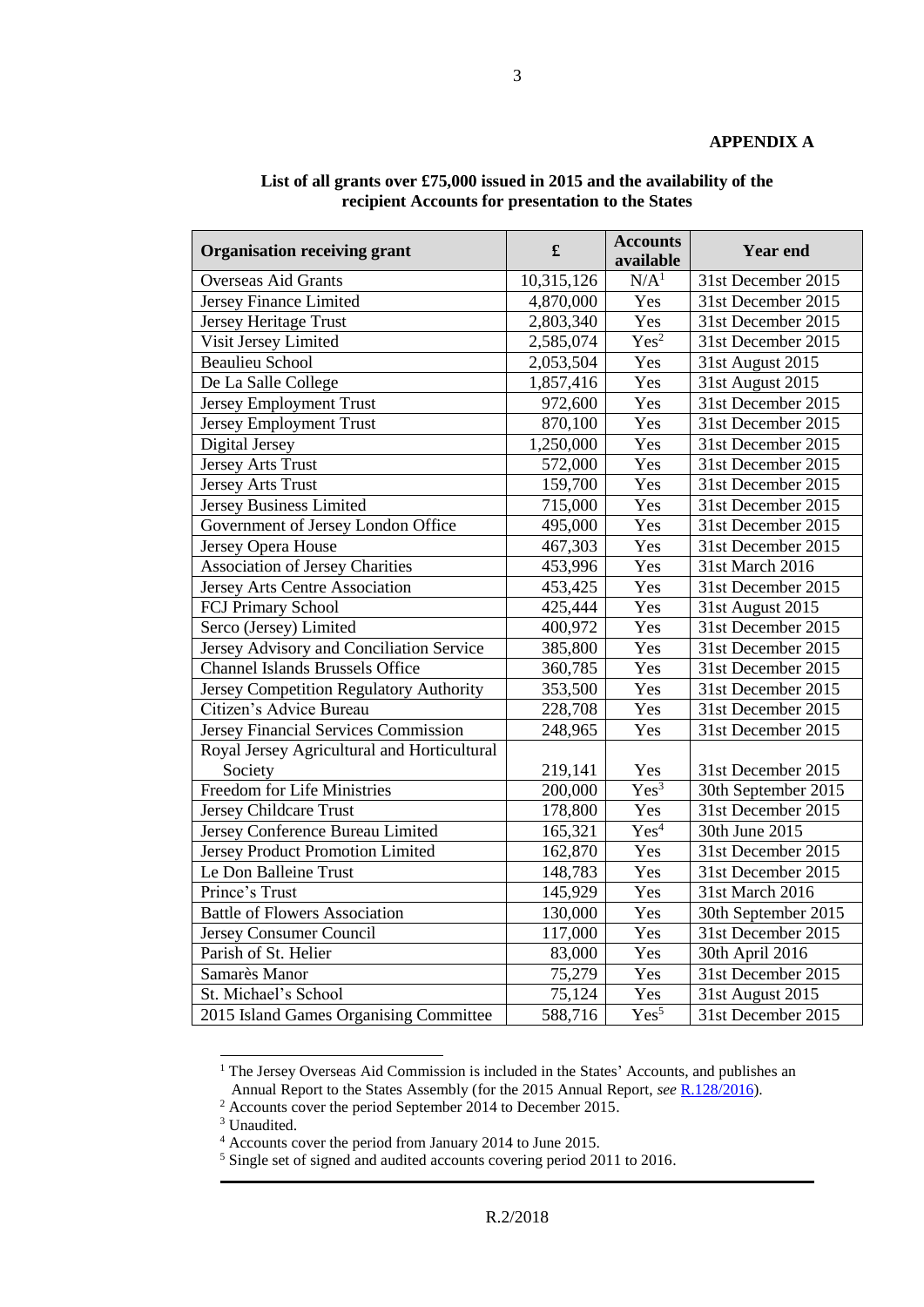| <b>Organisation receiving grant</b>                       | £          | <b>Accounts</b><br>available | <b>Year end</b>    |
|-----------------------------------------------------------|------------|------------------------------|--------------------|
| Jersey International Air Display                          | 90,000     | Yes <sup>6</sup>             | 31st December 2015 |
| aMaizin! Adventure Park                                   | 235,091    | No <sup>7</sup>              | 31st August 2015   |
| The Jersey Royal Company                                  | 197,810    | $\mathrm{No}^8$              | Exemption          |
| <b>Woodside Farms Limited</b>                             | 259,600    | N <sub>0</sub>               | 31st December 2015 |
| 2015 Total as per Financial Report and<br><b>Accounts</b> | 36,370,222 |                              |                    |

 $\overline{a}$ 

<sup>6</sup> Unaudited.

<sup>&</sup>lt;sup>7</sup> Publication of accounts subject to agreement.

<sup>&</sup>lt;sup>8</sup> Exempt on grounds of commercial sensitivity.